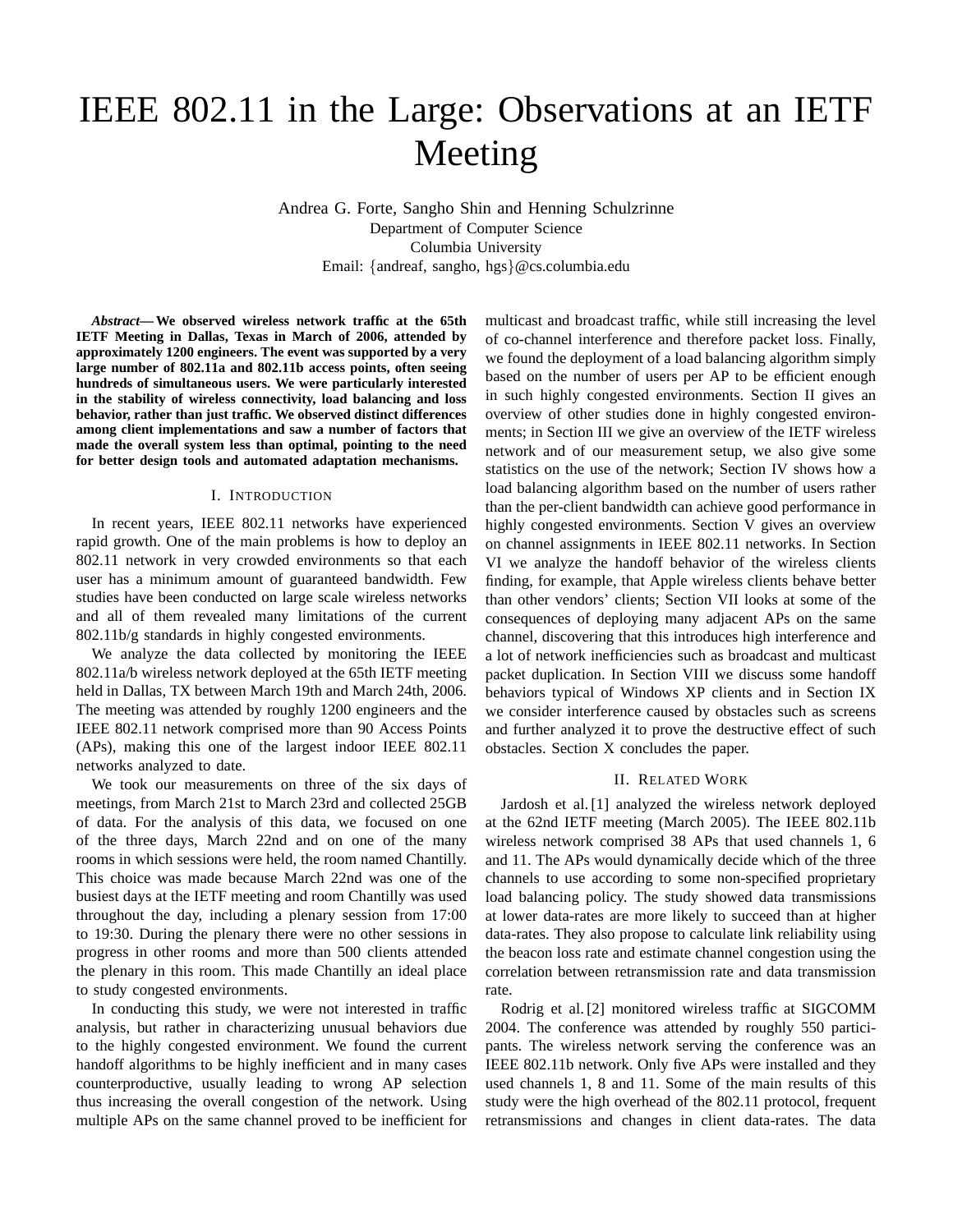transmission rate was analyzed in detail finding that low datarate had lower probability loss than higher data-rate, although with a minor difference.

In [3] the authors monitored the wireless traffic at SIG-COMM 2001. The conference was held in U.C. San Diego in August 2001 and was attended by about 200 participants. Four IEEE 802.11b APs were deployed using channels 1, 4, 7 and 11. The authors found that the throughput on each channel was not proportional to the number of clients on that channel but rather was proportional to the bandwidth use of each client. Load balancing algorithms should, therefore, take into consideration the bandwidth used by each client and not just the number of clients.

Other studies, [4], [5], analyze users' behaviors like roaming patterns and average number of visited APs rather than focusing on network issues like throughput, interference and packet loss.

## III. THE WIRELESS NETWORK AT THE IETF MEETING

In this section, we describe the wireless network environment at the IETF meeting, the measurement setup, and the usage of the wireless network.

## *A. Wireless Network Setup*

The 65th IETF meeting was held at the Hilton Anatole hotel in Dallas, TX. The hotel had conference rooms located on two different levels. All the conference rooms already had an 802.11b wireless coverage. However, the number of hotel APs was too small to support the large number of participants, therefore the IETF Network Operations Center (NOC) decided to deploy more APs. The NOC installed a total of 91 IEEE 802.11a/b Cisco Aironet 1200 APs around the various conference rooms on the first and second floor of the hotel conference center in order to increase the capacity and coverage of the wireless network. IEEE 802.11a allowed NOC to install multiple APs in the same area without any interference among APs due to the large number of nonoverlapping channels, while the IEEE 802.11b network was meant to be used as backup. The 802.11b APs were set up to use only channels 1 and 11 since all the hotel APs used channel 6.

No wireless security was enabled in the wireless network, and the whole wireless network formed one Extended Service Set (ESS) with ESSID *ietf65*.

#### *B. Measurement Setup*

In our measurements we used four IBM T42 Think Pad laptops as sniffers, each with one Proxim ORiNOCO 11a/b/g combo wireless card. We used Airopeek NX [6], a commercial network analyzer, as a wireless sniffer. Airopeek can capture both data and 802.11 management frames such as 802.11 Acknowledgement (ACK) frames, beacon frames, probe requests and responses. It also allows to monitor signal strength and transmission data-rate on a per-packet basis.

Although the 802.11b network was supposed to be used as a backup, we found out, with preliminary measurements,

|       | Session 1 (AM) |       | Lunch |       | Session 1 (PM) Session2 Break |       |       | Plenary |       |  |
|-------|----------------|-------|-------|-------|-------------------------------|-------|-------|---------|-------|--|
| 09:00 |                | 11:30 |       | 13:00 | 15:00                         | 16:00 | 17:00 |         | 19:30 |  |

Fig. 1. Timeline of IETF sessions in Chantilly



Fig. 2. Measurement and network setup in Chantilly

that 802.11b was the most used network, and hence decided to focus our measurements on 802.11b traffic. We configured three of the four sniffers to monitor channels 1, 6 and 11, one sniffer per channel. We then used the fourth sniffer to monitor traffic on all of the eight channels used in the 802.11a network.

As we said in Section I, we focus our analysis on the measurements taken in room Chantilly  $(142' \times 80')$ , total capacity of about 600 persons). Fig. 1 shows the timeline of IETF sessions on March 22nd. There was one session in the morning, two sessions in the afternoon, and a plenary session in the evening. During the plenary, there were no other IETF sessions ongoing in other rooms, and most of the attendees of the day participated in the plenary. This allowed us to measure very large scale traffic on the wireless network with more than 500 clients.

Fig. 2 shows the positions of the APs, clients and sniffers in Chantilly. Only half of the room was used during the three regular IETF sessions, while the whole room was used for the plenary session. Because of this and given the large number of APs used, we set the sniffers at the center of the room to capture the maximum number of frames from APs and clients during the regular IETF sessions and the plenary. We located three APs on channel 1 and three on channel 11, inside Chantilly; three other APs on channel 11 had been positioned outside of Chantilly, although they were rarely used. From our measurements we also detected 14 hotel APs on channel 6, six of which appeared to be installed inside Chantilly. We do not know the position of the hotel APs.

With separate measurements we also found that the range of each AP was large enough to cover the whole room, confirming that positioning our sniffers the way we did, allowed us to capture most of the frames from the various APs.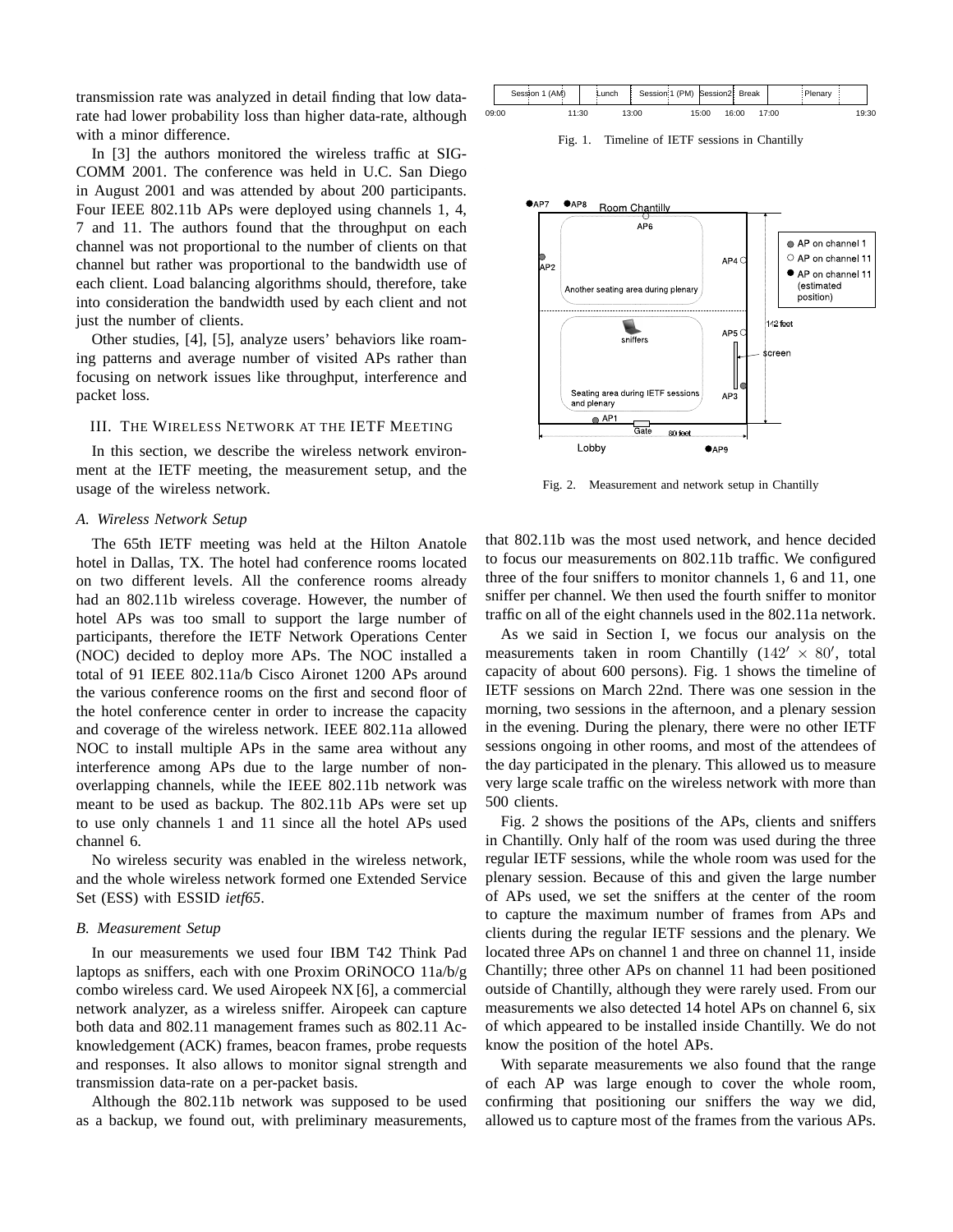

Fig. 3. Total number of frames detected on each 802.11b channel in Chantilly

| TABLE I                          |  |  |  |  |  |
|----------------------------------|--|--|--|--|--|
| TOTAL NUMBER OF CLIENTS DETECTED |  |  |  |  |  |

| IETE<br>sessions  | S1(AM) | Lunch | S1(PM) | Plenary |
|-------------------|--------|-------|--------|---------|
| Number of clients | 395    |       |        |         |

Nevertheless, as we will discuss later in Section VII, such a broad coverage introduces a significant amount of interference among the APs.

## *C. Use of the Wireless Network*

*1) Traffic Volume:* Fig. 3 shows the number of frames per second during each IETF session on each of the three 802.11b channels. The number of frames is sampled every minute and shown as the average number of frames per second. In computing the number of frames per second, we considered all the MAC-layer traffic including 802.11 management frames, but did not count corrupted frames.

We can see that channels 1 and 11 are used more than channel 6 and, during the plenary session, the number of frames peaks to about 2500 frames per second for both channel 1 and channel 11. The number of frames per second on channel 6 remains low. As we will explain in more detail in Section VII, this is because clients on channel 6 experience higher congestion than clients on channels 1 and 11.

In the rest of the paper we focus on four time slots: Session 1 (AM), Lunch, Session 1 (PM) and Plenary. We will not consider Session 2 and Break because during these two time slots, Chantilly was not used for meetings. In particular, from Fig. 3 we can see some traffic during Session 2. This traffic was due to the presence of some people in the lobby outside of Chantilly that were not attending any meeting and that connected to the wireless network of Chantilly.

*2) Number of Clients:* Table I shows the number of wireless clients in Chantilly during each IETF session. Only those clients that transmitted or received at least one error-free IP packet were counted.

*3) Protocols:* Fig. 4 shows the protocols used by clients and APs. The protocols in the graph are mutually exclusive meaning that, for example, TCP includes only TCP packets



Fig. 4. Protocols used by clients

whose application protocol was not recognized by our sniffers. Therefore, TCP packets do not include HTTP or SSH packets.

We can see from Fig. 4 that users used the wireless network mostly for web surfing and logging in to servers using SSH. Many users were using VPNs as we can see from 10% of the packets being ESP (Encapsulating Security Payload) packets. We also detected BitTorrent traffic, accounting for 6% of the total network traffic. BitTorrent traffic was observed only during the plenary and was responsible for 20% of the traffic on channel 1. Considering the high volume of traffic and high level of congestion during the plenary (see Section VII), traffic such as BitTorrent should have lower priority or available bandwidth should be limited on a per-client basis, preventing a single user from taking a large part of the available bandwidth.

## IV. LOAD BALANCING

In large crowded wireless networks load balancing becomes critical for achieving fair distribution of resources and bandwidth among clients. If the number of clients or amount of throughput is not balanced among the different available channels, the clients on the most congested channel will experience high congestion, while clients on the under-utilized channel will experience no congestion at all. Overall, the network throughput will decrease as some channels are under-utilized and other channels experience high congestion. At the IETF meeting, no load balancing algorithm was used. However, we observed some problems that a good load balancing algorithm could have prevented, allowing a higher degree of fairness in the utilization of network resources.

# *A. Distribution of Wireless Clients*

Fig. 5 shows the total number of clients on the three 802.11b channels and the number of clients using 802.11a. We can see that channel 6 had the largest number of clients followed by channel 1 and channel 11. Only around 20% of the clients used 802.11a. The low utilization of the 802.11a network can be explained with the much larger number of wireless cards supporting  $802.11b/g$  networks<sup>1</sup>. The big difference in the

<sup>1</sup>Currently, Centrino chipsets support 802.11b/g standards only.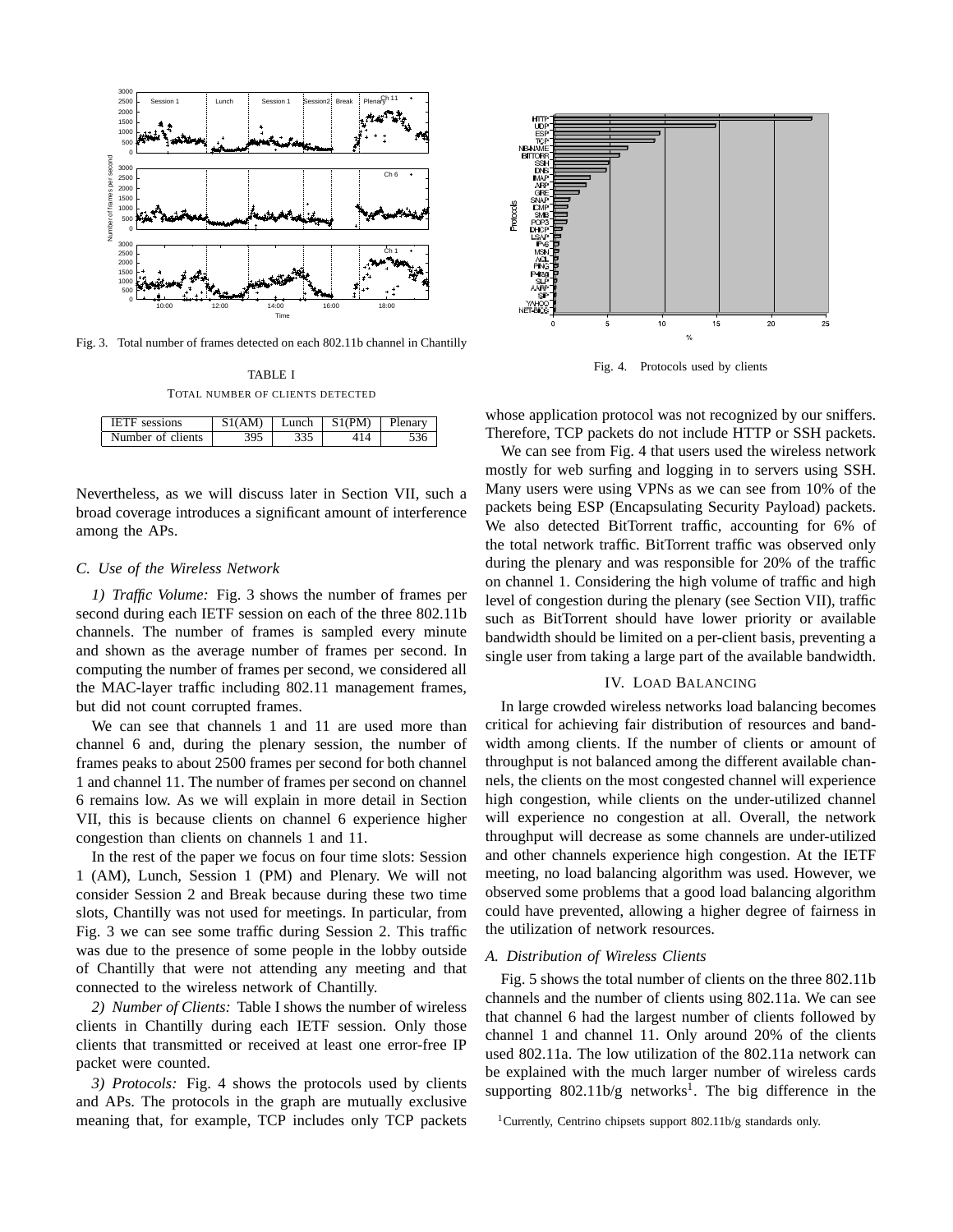

Fig. 5. Number of clients in Chantilly



Fig. 6. Number of clients on channel 1

number of clients among the three 802.11b channels indicates the need for a load balancing algorithm. Furthermore, once 802.11a wireless cards become more common, having a load balancing algorithm that would also balance between 802.11a and 802.11b/g networks would be helpful.

Because load balancing was not used at the IETF meeting, clients connected to a particular AP only according to their relative location to the AP.

The hotel APs on channel 6 were located in the ceiling of each room. The distance between these APs and the wireless clients was less, on average, than the distance between the clients and the APs on other channels. Since all the APs had the same transmission power, for many clients the signal strength of the APs on channel 6 was stronger than that of APs on other channels, causing them to connect to that AP.

Fig. 6 shows the distribution of clients on channel 1. AP1 on channel 1 had more clients on average than AP2 and AP3 because AP1 was the closest AP to most of the clients during the IETF sessions. The number of clients on AP1 and AP2 became comparable during the plenary as the whole room, and not just half of it, was used to accommodate people. This allowed for a more even distribution of clients (see Fig. 2).



Fig. 7. Average throughput per client

The number of clients associated to AP3 was very small in all IETF sessions even though AP3 was in close proximity of AP2, covering roughly the same area. From Fig. 2 we can see that AP3 was located behind a projection screen. In general, these kinds of screens contain a significant amount of metal to make the projected image brighter and higher in contrast. Because of this, the screen severely attenuated AP3' signal strength, which caused less clients to be able to associate with it. We performed some measurements on the screen effect and found that the presence of the screen consistently increases the packets' retry rate. The screen effect will be analyzed further in Section IX.

# *B. Throughput*

Fig. 7 shows the average throughput per client on the three 802.11b channels and on all used 802.11a channels. The throughput is calculated considering IP packets transmitted and received by clients and APs: we compute the total size of each IP packet transmitted every second  $(B/s)$  on each channel and calculate the average. Because we were using only one sniffer for monitoring traffic on the eight 802.11a channels, the wireless card used to monitor 802.11a traffic had to continuously switch channel. This introduced packet loss in the measurements of the 802.11a network. This packet loss contributes to the very low throughput observed in the 802.11a network. However, the significant difference in throughput between channels, and between networks, indicates the importance of a load balancing algorithm in highly congested wireless networks.

Balanchandran et al. found [3] that the number of clients does not correlate with the throughput and argued that the throughput per client represents a better metric for load balancing. In our measurements, we found a reasonable correlation between the number of clients and the traffic load in each channel. This would suggest that in highly congested environments, the number of clients still represents a good metric for load balancing and it is much simpler to adopt. Fig 8 shows the correlation between number of clients, number of frames and throughput (KB/s) on channel 6, the most congested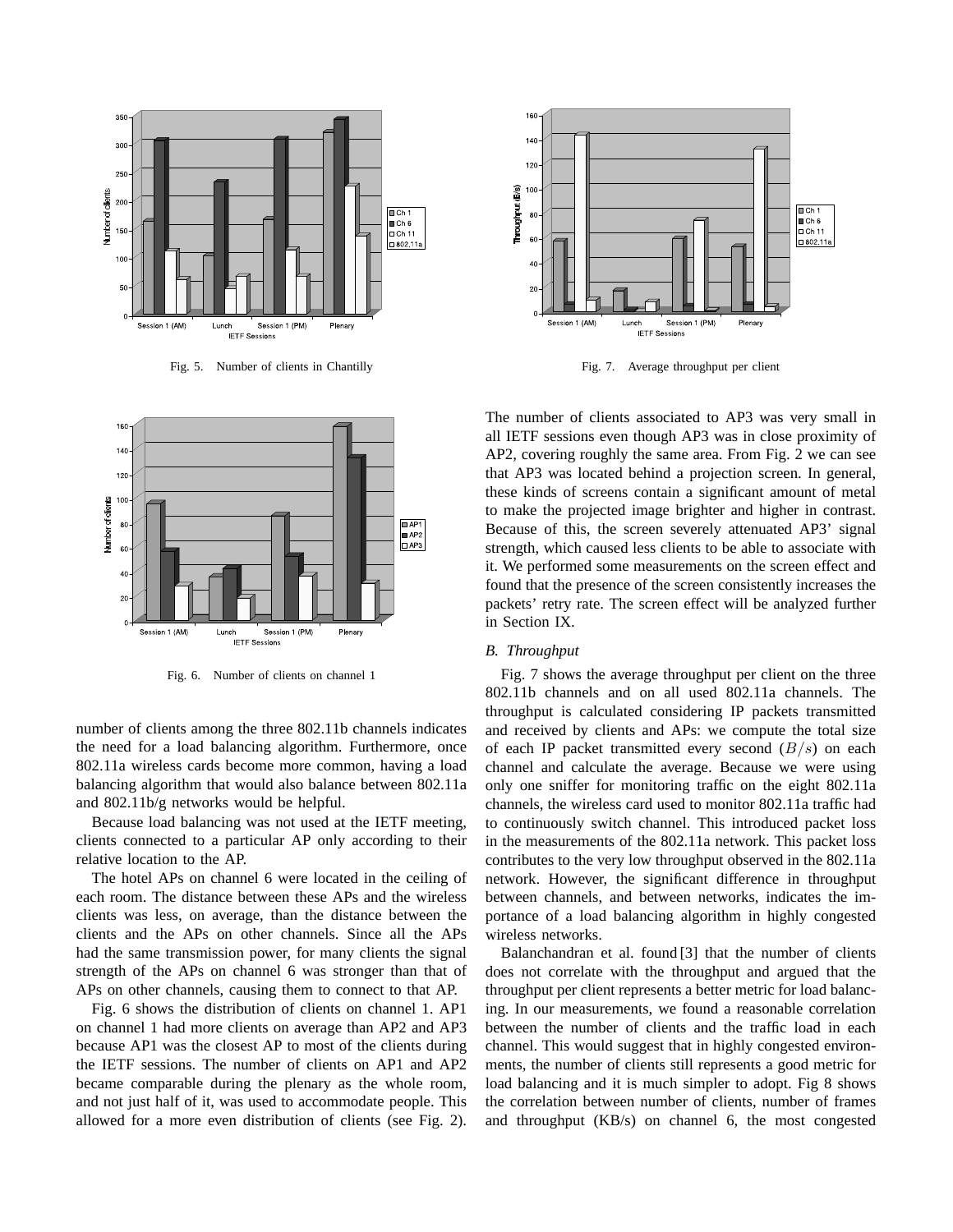

Fig. 8. Throughput and num. of frames vs. num. of clients on channel 6

channel. We can see that, initially, as the number of clients increases, the total throughput increases. However, after the number of clients reaches a certain value, the throughput starts decreasing. In our measurements, this certain value is about 55 clients (Fig. 8) and it represents the maximum number of clients the channel can handle, that is, the maximum capacity. Once the number of clients exceeds capacity, collisions and retries increase bringing down the overall throughput.

In highly crowded environments we can assume that different types of traffic are evenly distributed between channels - that is, on average, the network utilization per client is the same between all the clients. Under this assumption, doing load balancing according to the number of clients rather than to the throughput per client, achieves good results with less complexity.

## V. CHANNELS IN IEEE 802.11 NETWORKS

As mentioned earlier, at the IETF meeting in Dallas, IEEE 802.11b and IEEE 802.11a networks were deployed. The 802.11b standard works in the 2.4 GHz band and offers speeds up to 11 Mb/s while the 802.11a standard works in the 5 GHz band and offers speeds up to 54 Mb/s. One of the most significant differences between the two technologies is the number of non-overlapping channels. In 802.11b there are three non-overlapping channels, namely 1, 6 and 11, while in 802.11a there are twelve non-overlapping channels. Two APs that use two non-overlapping channels do not interfere with each other. In other words, one AP cannot "hear" the other. The number of non-overlapping channels becomes a critical factor in very crowded environments where the large number of clients requires a large number of APs to be closely deployed in order to guarantee a minimum throughput and continuous coverage. Usually, this is not a problem for 802.11a since its twelve non-overlapping channels are more than enough to cover large and small crowded areas. However, this is not the case for 802.11b with its three non-overlapping channels. When using 802.11b in crowded environments, we can either re-use the three non-overlapping channels more than once or we can just decide to use any of the available channels.



Fig. 9. Total number of handoffs

At the IETF meeting, the network administrators decided to go with the first option and deployed multiple adjacent APs on the same non-overlapping channels, that is, only channels 1, 6 and 11 were used.

In general, deploying different APs on the same channel, can cause interference and degradation of the link quality. Furthermore, all clients will contend access to one channel including all the APs on that channel, hence creating more congestion and introducing higher probability for collisions. This problem becomes even more critical if the APs using the same channel cover roughly the same area - that is, the APs' coverage areas significantly overlap. This last scenario was the one deployed at the IETF meeting in Dallas where, in order to give access to a very large number of clients in a very confined space, multiple adjacent APs using the same channel covered the same space.

# VI. HANDOFF ANALYSIS

Because of the particular configuration of the APs and because of the large number of clients these APs had to serve, we were able to observe non-typical handoff behaviors. The following sections show the main factors responsible for such behaviors.

# *A. Handoff Behavior*

Generally speaking, in a highly congested environment the first thing to notice is the very high number of handoffs performed by clients. Usually, in highly crowded environments, most of the handoffs are triggered by congestion, that is, by a significant packet loss [7]. Packet loss is mainly caused by collisions due to medium access and by poor channel conditions. Furthermore, Auto Rate Fall-back (ARF), or any other equivalent mechanism, can also contribute to increased congestion by lowering the data-rate when a certain amount of packet loss is experienced by the client [1]. By lowering the data-rate, packets occupy the medium longer, preventing other stations from sending their packets. At the IETF meeting, network administrators fixed the 802.11b APs' bit-rate to 11 Mb/s in order to avoid this last problem. One exception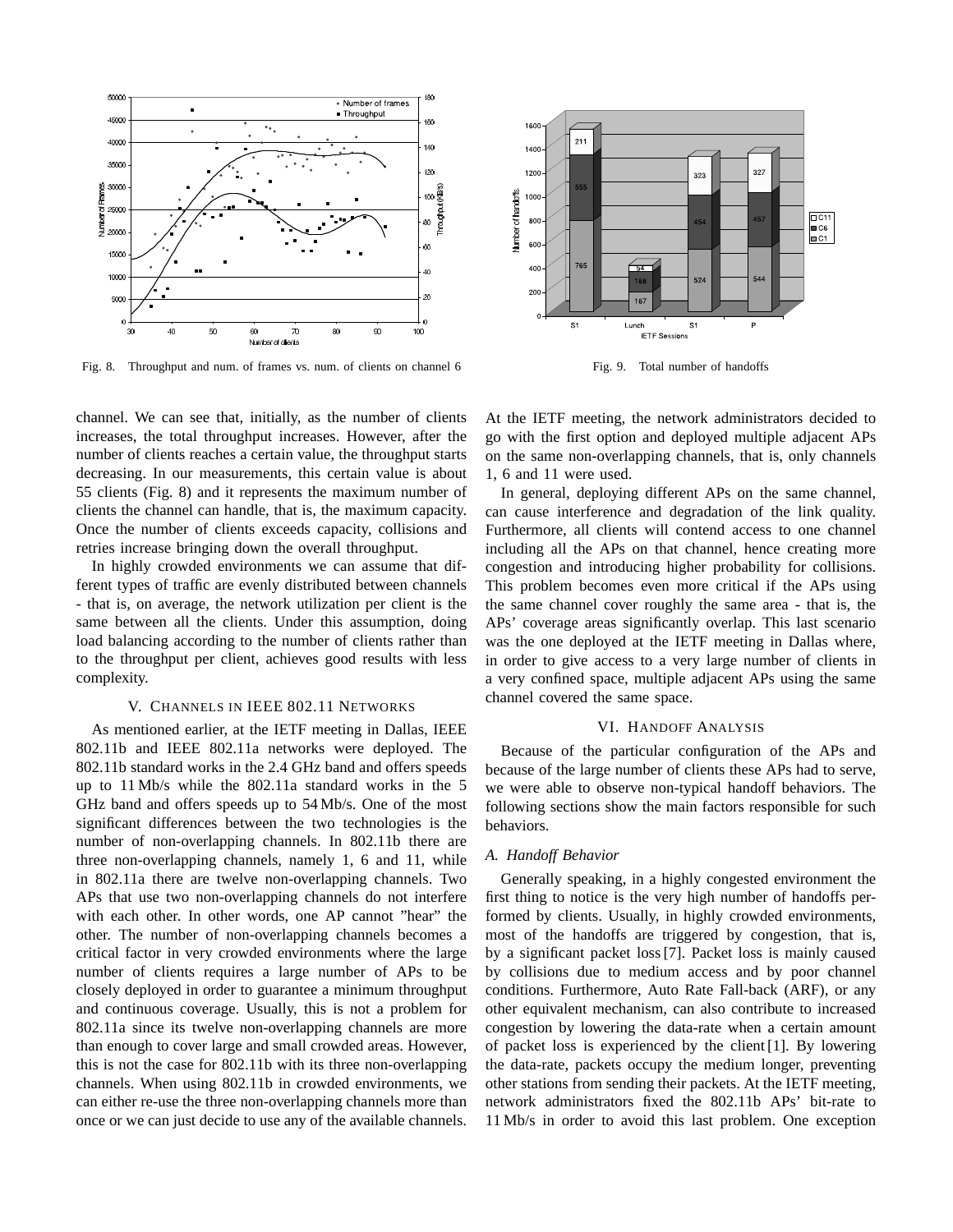

Fig. 10. Handoffs between channels

| Session 1 (AM) | 30.5% |  |  |  |
|----------------|-------|--|--|--|
| Lunch          | 33.0% |  |  |  |
| Session 1 (PM) | 30.2% |  |  |  |
| Plenary        | 54.7% |  |  |  |
| TABLE II       |       |  |  |  |

PERCENTAGE OF HANDOFFS PERFORMED TO THE SAME AP

were the hotel APs on channel 6 which supported all the default data rates since the IETF network administrators had no control over them.

Fig. 9 shows the total number of handoffs observed on each channel, per IETF session. We can see that the highest number of handoffs was performed by clients during the morning session, followed by plenary session and afternoon session. In all cases most handoffs occurred on channel 1 and channel 6. Less handoffs were observed on channel 11. This is consistent with the distribution of clients over the three channels (see Fig. 5). However, as we can see in Fig. 10, the vast majority of handoffs was performed between APs on the same channel. In particular, handoffs between APs on channel 6 are responsible for 33% of the total handoffs, handoffs between APs on channel 11 are responsible for 17% of the total handoffs and handoffs between APs on channel 1 are responsible for 22% of the total handoffs. About 72% of the total handoffs were performed between APs on the same channel. Furthermore, in the worst case scenario, 54.7% of the total handoffs were performed to the same AP - that is, to the same AP the client just disconnected from. Table II shows the percentage of handoffs in which current AP and next AP are the same.

Performing a handoff to the same AP is useless, and also performing handoffs between different APs on the same channel does not help at all. A client moving between two APs on the same channel experiences the same level of congestion, throughput and packet loss before and after the handoff. The channel is the same, the channel conditions are the same and the number of contentions on the channel is the same. Potentially, this can lead to a situation where the client is repeatedly and frequently performing handoffs to the same

| Session time           | $< 1$ min | $< 5 \text{ min}$ | $< 10$ min | $>= 10$ min |
|------------------------|-----------|-------------------|------------|-------------|
| Percentage of handoffs | 22.8%     | 34.0%             | 11.5%      | 31.7%       |
| Percentage of clients  | 23.8%     | 11.9%             | 5.5%       | 58.8%       |

TABLE III

SESSION TIME: TIME BETWEEN HANDOFFS

| Vendor         | Nokia | Intel                       |  | Agere   Lucent   Ambit   Apple |       |      | Cisco |
|----------------|-------|-----------------------------|--|--------------------------------|-------|------|-------|
| $\leq$ 1 min   | 30.3% | 24.1%   26.3%               |  | 21.0%                          | 17.4% | 1.2% | 24.3% |
| $\leq$ = 5 min | 49.5% | $\vert$ 57.5% $\vert$ 64.3% |  | 38.7%                          | 75.8% | 3.5% | 83.0% |
| TABLE IV       |       |                             |  |                                |       |      |       |

PERCENTAGE OF HANDOFFS WITHIN 1 MINUTE AND WITHIN 5 MINUTES

channel, as if it was "trapped" on that particular channel. We have observed this anomalous behavior and it is shown in Fig. 10 and Table III. The session time shown in Table III is defined as the time between two consecutive 802.11 Association Response frames for a particular client, that is, the time in between handoffs for that client. As we can see from Table III, the time in between handoffs is less than one minute for 22.8% of the handoffs and 34% of the handoffs are performed within one to five minutes. The percentage of handoffs performed within ten minutes or more is 31.7%. This clearly shows that handoffs happened very frequently and most of them between APs on the same channels. Table III also shows the percentage of clients that performed a handoff within the specified times.

Having clients performing frequent handoffs to APs on the same channel or to the same AP over and over, causes disruptions in the network connection without introducing any advantage. Also, this represents a problem not just for those clients performing the handoff, but for all the clients on that channel. Every time a handoff happens, management frames are exchanged between the station performing the handoff and the target AP. IEEE 802.11 management frames are always transmitted at the lowest available bit-rate, thus keeping the medium busy for longer and preventing other stations from accessing the medium. Because of this, unnecessary handoffs degrade network performance by increasing network congestion for all the clients on a particular channel. In particular, at the IETF meeting, probe requests and responses were responsible for 10.4% of the total network traffic, with probe requests taking only 1.5% of the traffic. This big difference between the number of probe requests and probe responses is mainly due to the fact that there were many retries for probe responses and many APs on the same channel would all answer to the same probe request. The high number of retries for probe responses was mainly because of the high degree of congestion in the network - that is, the high number of collisions. At the application level, the overhead introduced by the handoff becomes even more evident since the Operating System (OS) introduces its own overhead. This last point is further analyzed in Section VIII.

From the previous results we can see how today there are many problems with the way MNs select the AP to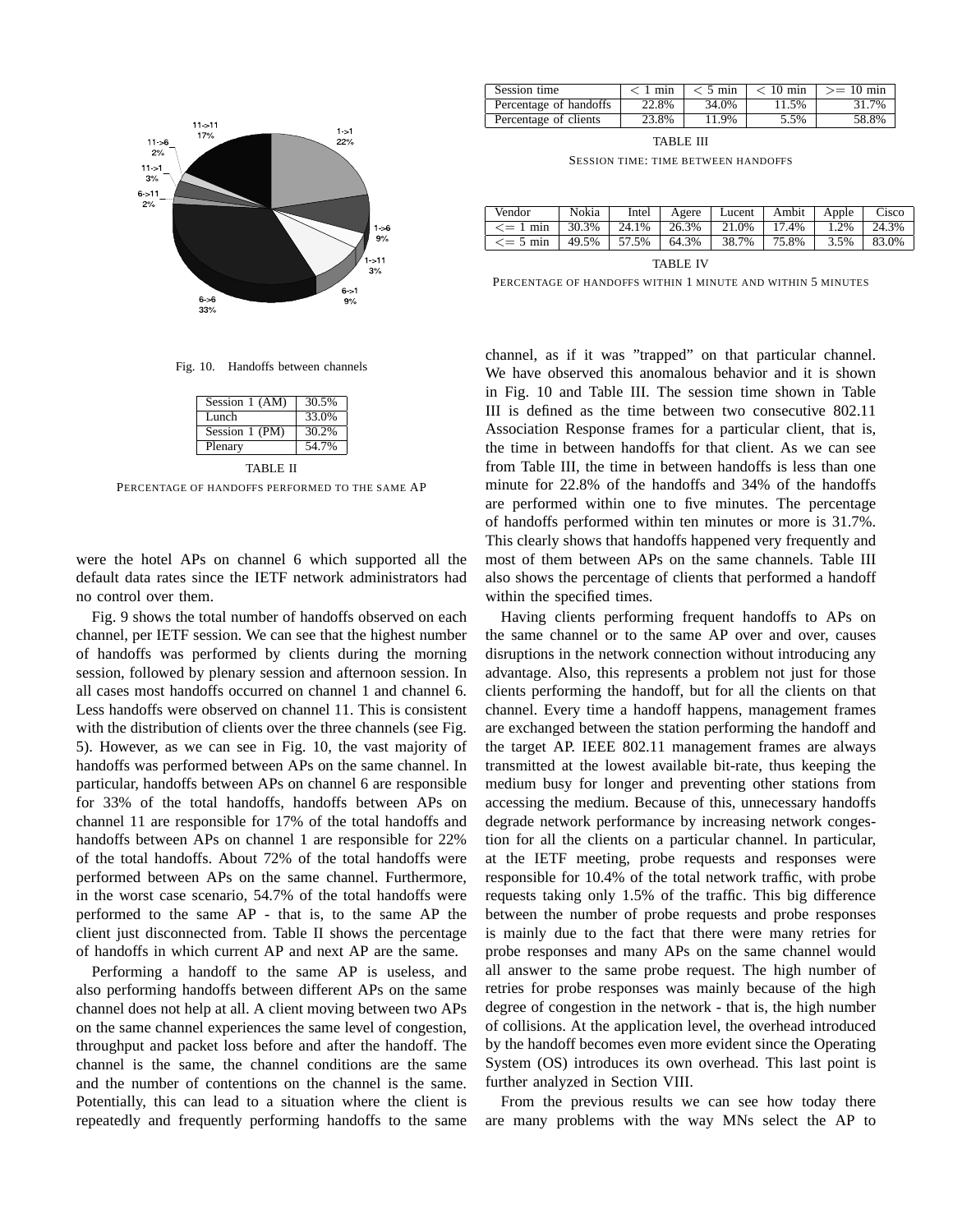

Fig. 11. Presence of wireless card vendors



Fig. 12. Percentage of handoffs per wireless card vendor

connect to. In particular, the AP is selected according to the link signal strength and SNR levels. Other factors such as effective throughput, number of retries, number of collisions, packet loss, bit-rate or BER are ignored. When the MN needs to perform a handoff, it has to look for a different AP to connect to. Unfortunately, with a very high probability, the MN will pick the same AP it was connected to because its link signal strength and SNR are still the "best" available. The information regarding the congestion of the AP is completely ignored and this bad behavior keeps repeating itself. This behavior can create situations where users end up connecting all to the "best" AP creating the scenario depicted earlier and at the same time leaving other APs under-utilized [1].

## *B. Vendors and Handoff*

There were about 1200 attendees with cards from many different vendors, dominated by Intel wireless cards (see Fig. 11). Most of the different vendors had similar handoff policies and algorithms as they behaved pretty much in the same way (Fig. 12), except for Apple, whose cards were used by 18% of attendees yet only caused 4% of the handoffs. Apple has the lowest number of handoffs per client among the different card

| 802.11b | ARP      | Beacon | Probe    | Redundant         |
|---------|----------|--------|----------|-------------------|
| Channel | Requests | Frames | Requests | <b>Broadcasts</b> |
|         | 6.8%     | 35.2%  | 12.8%    | 45.1%             |
|         | 18.8%    | 32.7%  | 12.7%    | 35.6%             |
|         | 3.8%     | 45.1%  | 17.5%    | 33.5%             |

TABLE V DISTRIBUTION OF BROADCAST TRAFFIC

| Channel | Redundant Broadcasts | <b>Total Broadcasts</b> |
|---------|----------------------|-------------------------|
|         | 3.4%                 | 7.5%                    |
|         | 6.0%                 | 17.0%                   |
|         | 3.1%                 | 9.3%                    |

TABLE VI PERCENTAGE OF BROADCAST TRAFFIC

vendors. On average, an Apple wireless client performed no handoff at all during the day of meetings. Furthermore, looking at Table IV, we can see that while cards of other vendors performed poorly by having a lot of unnecessary handoffs, the percentage of handoffs performed by an Apple client within 1 minute and within 5 minutes was 1.2% and 3.5% respectively, clearly showing the adoption of an optimized handoff algorithm.

On average, all clients from all vendors stayed connected to the network for the same amount of time. In our analysis, we assumed same deviation of usage across each vendor.

# VII. SAME CHANNEL VS. MULTIPLE CHANNELS

As we said earlier, at this IETF meeting APs were deployed so that adjacent APs used the same channel and covered roughly the same area. In addition to the problems discussed earlier, this also introduces problems for broadcast and multicast traffic and increases interference.

## *A. Broadcast and Multicast Traffic*

Broadcast and multicast traffic represent 10.5% of the total traffic. We discovered significant overhead in the IETF network introduced by broadcast and multicast frames. When a node in the network sends a broadcast frame, this frame is duplicated by all the APs in the subnet. If this frame is an ARP request, for example, this is the correct behavior as any node in the subnet might be the one that has to respond to the request. However, things are different if the broadcast frame is, for example, a DHCP request. In this case, the target of such a frame is a DHCP server<sup>2</sup> and not other clients. Nevertheless, the DHCP request is sent to all the clients of all available APs, thus introducing unnecessary traffic. This situation becomes even more critical when multiple adjacent APs use the same channel. In this case, we have unnecessary traffic even with legitimate broadcast frames such as ARP requests. The ARP request is sent over the same channel a number of times equal to the number of APs serving that channel. This means that if we have three APs on channel 1, for example, the same ARP request will be sent three times to the clients on channel 1,

<sup>&</sup>lt;sup>2</sup>The DHCP server was located in the fixed network.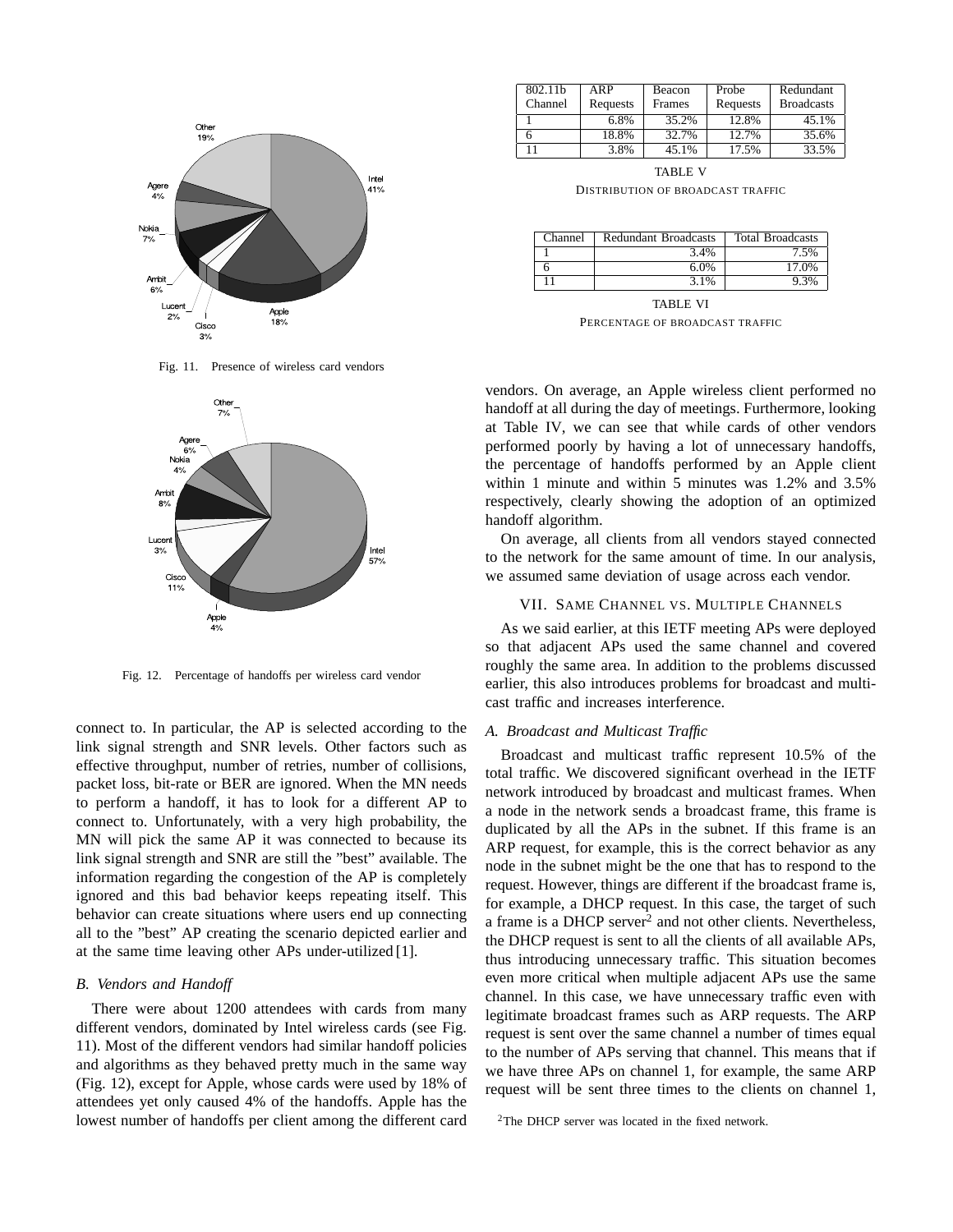| Channel | <b>IPv6</b> Multicast | IPv4 Multicast |
|---------|-----------------------|----------------|
|         | $0.7\%$               | 1.8%           |
|         | 2.0%                  | 3.4%           |
|         | $0.8\%$               | 1.6%           |

TABLE VII PERCENTAGE OF MULTICAST TRAFFIC

furthermore the three APs will each have to contend access to the medium in order to send such a frame.

We have categorized broadcast frames and the respective protocols in redundant and non-redundant, depending on who should receive these frames and who actually receives them. For example, ARP requests are non-redundant as the reply to the ARP request could come from any client connected to any AP. On the other hand, DHCP requests are redundant as sending these frames to other clients is useless since the target of such packets is a DHCP server. Other non-redundant frames are beacons and probe requests. The first ones are sent by an AP to its clients and the latter ones are sent by clients to APs which do not propagate them any further. To summarize, in regard to broadcast traffic, in our measurements we have encountered and classified the following frame types and protocols:

- *Redundant*: NetBios, UDP, Apple Talk (NBP lookup, ZIP), DHCP, TiVO.
- *Non-redundant*: ARP Requests, Beacons, Probe Requests.

From Table V we can see that redundant broadcasts are 45.1%, 35.6% and 33.5% of the total broadcast traffic on channel 1, 6 and 11, respectively. From Table VI we can see that, on channel 6, 17% of the traffic is broadcast traffic. The reason for such a high percentage of broadcast traffic on channel 6 is the larger number of clients connected to the APs on channel 6. As we can see from Table VI, the percentage of redundant broadcast frames on channel 6 is 6% of the network traffic which is almost twice the amount of redundant broadcast traffic on the other two channels. This significant difference with channels 1 and 11 is due to the larger number of adjacent APs using channel 6.

Similarly, *all* multicast frames are forwarded to all the APs in the network. From our measurements, Bonjour DNS queries are responsible for more than 90% of all multicast traffic, followed by IGMP frames making up almost all of the other multicast traffic. Table VII shows statistics for multicast, showing the presence of some IPv6 traffic as well.

All of this superfluous traffic significantly contributes to the congestion level of the wireless network.

## *B. Interference*

Having adjacent APs on the same channel introduces cochannel interference. This means higher BER, hence higher packet loss and number of retries. Overall, this translates to a lower throughput. Of the three 802.11b channels used at the IETF meeting, channel 6 was the one with the largest number of APs. This means that clients on channel 6 experienced the highest co-channel interference. Fig. 7 shows the average



Fig. 13. Retry rate in IEEE 802.11b

throughput per client on each of the three channels. As we can see, on average, clients on channel 11 experienced the highest throughput while clients on channel 6 experienced the lowest throughput. Fig. 13 shows the average retry rate. Clients on channel 6 experienced the worst channel condition with the highest retry rate.

As we have discussed in Section IV, Fig. 5 shows the number of clients per channel. Channel 6 was the most congested channel followed by channel 1 and 11. This high congestion together with co-channel interference, explains the drop in throughput and peak in retry rate experienced by users on channel 6. In particular, during the plenary, the number of users on channel 1 and channel 6 is almost the same. However, the number of retries on channel 6 is significantly higher than the one on channel 1 while the throughput on channel 6 is significantly lower than the throughput on channel 1. The reason for this difference in throughput between channel 1 and channel 6 is the highest degree of co-channel interference on channel 6.

## VIII. A CASE STUDY: WINDOWS XP

Having frequent handoffs can lead to a very unsatisfactory user experience. In order to better understand the impact that frequent handoffs have on the user, we analyzed how a user perceives a handoff at the application layer. We used an IBM Thinkpad T42 laptop running Windows XP Professional with Service Pack 2. The laptop was equipped with an Intel Centrino chipset, the embedded wireless card was an Intel(R)PRO/Wireless 2200BG card. We focused on general handoff behaviors.

As general behavior, Windows XP performs a pure L2 handoff if the old and new AP have the same ESSID. If the two ESSIDs mismatch, the OS assumes a L3 handoff. This means that every time the client performs a handoff between two APs with different ESSID, the OS will trigger the DHCP procedure in order to acquire a new IP address based on the assumption that the subnet has changed. This ESSID-based policy introduces significant delay in the handoff if a change in ESSID does not result in a change of subnet. At the same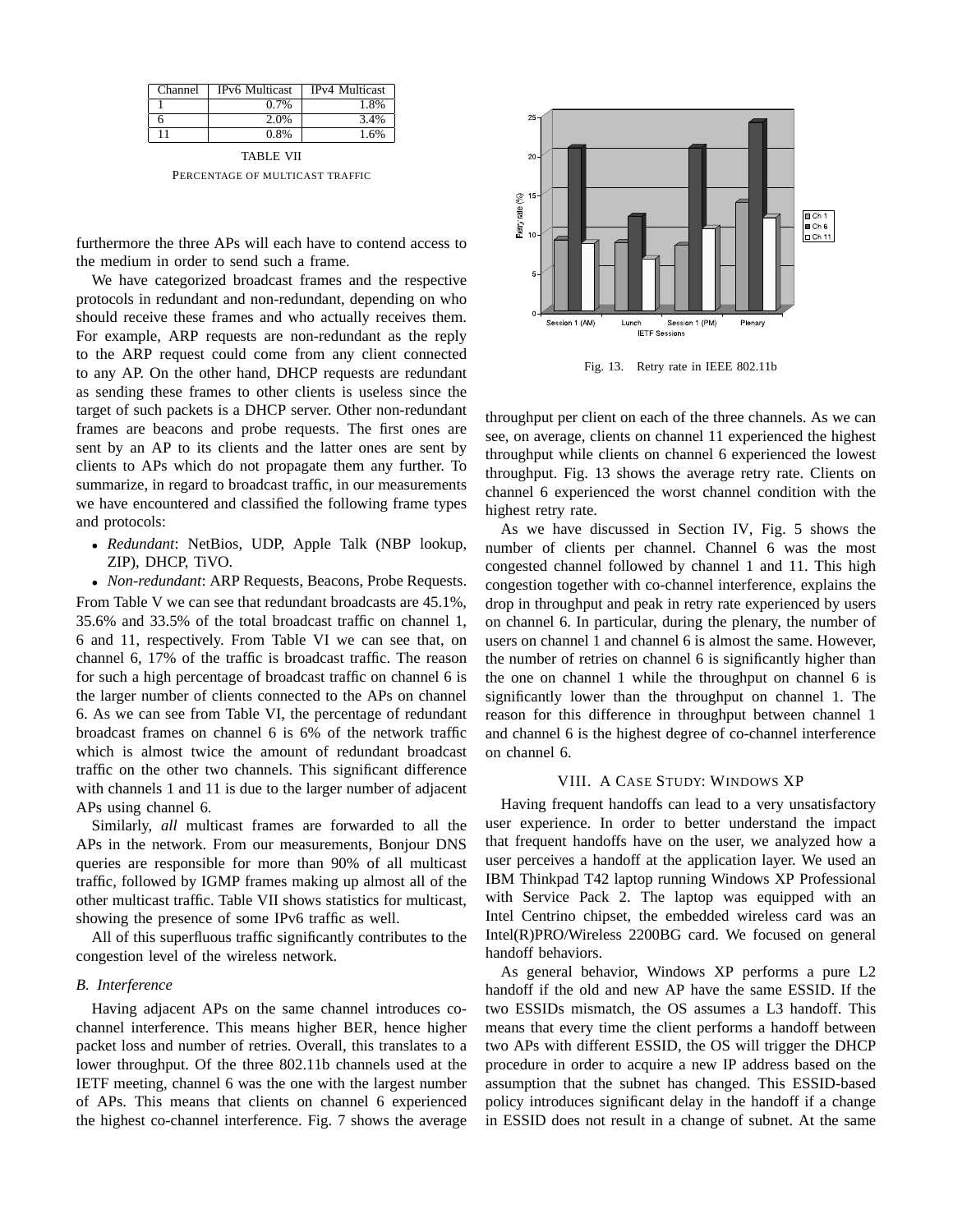time, such a policy significantly penalizes the user in situations where a change in subnet is not followed by a change in ESSID.

The Intel wireless card in Windows XP has a configuration parameter called "Roaming Aggressiveness". From the description of this parameter in Windows XP we read: "This setting allows you to define how aggressively your wireless client roams to improve connection to an access point. [...]". In our experiments this parameter was set at the default value of 50%, but still causing unnecessary handoffs as the OS always tried to be connected to the best possible AP all the time, even though the connection to the current AP was marked as "excellent". This results in the wireless card scanning the medium almost every minute and connecting to the new best AP even if this triggers a L3 handoff which introduces additional superfluous delay. From a user perspective this is a very undesirable behavior as it causes unnecessary disruptions. From a network perspective, this causes unnecessary traffic that can increase congestion.

A L2 handoff is not much disruptive to applications such as SSH - Secure Shell, Real VnC and PuTTy. There are network connectivity disruptions but the OS does not close the sockets in use. On the other hand, a L3 handoff causes the OS to close all sockets in use, thus terminating any open session for every application. This is another reason why Roaming Aggressiveness can lead to a bad user experience when triggering unnecessary L3 handoffs.

Usually, the handoff can be triggered by either low SNR or high packet loss. We conducted the experiments by switching off the AP to which the laptop was connected to, in order to simulate 100% packet loss. Interestingly enough, the OS detected the loss of connection 2.5 seconds after the last received beacon frame. Furthermore, the average handoff time, measured from the disassociation frame to the association request frame, was on the order of 1.2 seconds on average. Part of this delay was due to the wireless card scanning the same channel multiple times without any apparent reason.

#### IX. EFFECT OF OBSTACLES : SCREEN EFFECT

Fig. 6 and Fig. 7 show that AP3 is significantly underutilized throughout all the sessions. The number of clients connected to AP3 is much lower than the number of clients using AP2 even though physically the two APs are close to each other and cover the same area, that is, the same clients. In Fig. 2, we can see that AP3 was installed behind a projection screen. In general, these kinds of screens contain a significant amount of metal to make the projected image brighter and higher in contrast. Because of this the screen represented a significant obstacle for AP3 whose signal was severely attenuated. The kind and amount of attenuation introduced by the screen depends on the materials used in building it. This attenuation introduced by the screen was responsible for less clients being able to "find" AP3. Furthermore, the clients that successfully associated with AP3 experienced a large number of retransmissions. The retry rate for AP3 was almost twice the retry rate of the other APs.



Fig. 14. The retry rate with the AP behind the screen

In order to verify the effect of the screen on wireless networks, we performed some experiments. We performed the experiments on the 7th floor of the Schapiro building in the Columbia University campus. We used a Netgear WG602 v3 access point, one IBM T42 laptop equipped with an Intel Centrino chipset using an Intel(R)PRO/Wireless 2200BG card as wireless client and two other IBM T42 laptops with the same specifications as wireless sniffers. The sniffers used a Proxim ORINOCO 11a/b/g combo card and Airopeek as sniffing software.

For our experiments, we positioned the AP at one end of a long hallway and setup a projection screen in front of it. One sniffer was placed close to the AP so to capture all frames sent and received by the AP and the other sniffer was placed close to the client so to capture all frames sent and received by the client. While associated to the AP, the client transmitted 100 ICMP echo request packets, one every second. The sniffers would capture the requests and the responses on both the AP side and the client side. We performed this measurements at different distances from the AP, from 30 to 100 feet. The same measurements were taken with and without the screen. The captured data was later analyzed to calculate the packet loss rate due to the screen.

Fig. 14 shows the results of our experiments. We can see that in both cases, with and without the screen, the retry rate increases with the increasing of the distance. However, the retry rate with the screen is always higher.

The screen clearly introduces some interference. The amount of this interference is, however, hard to estimate since it depends from the materials used in the screen. Regardless, the effect of this kind of obstacles should be considered in the deployment of a wireless network.

## X. CONCLUSIONS

We have analyzed the data collected in the wireless network at the 65th IETF meeting held in Dallas, TX, from March 19th to March 24th, 2006. About 1200 engineers attended the meeting, giving us the opportunity to study IEEE 802.11a/b wireless networks in a highly congested environment.

In our measurements we observed a very large number of handoffs. About 72% of them were performed between APs on the same channel and, during the plenary, the number of